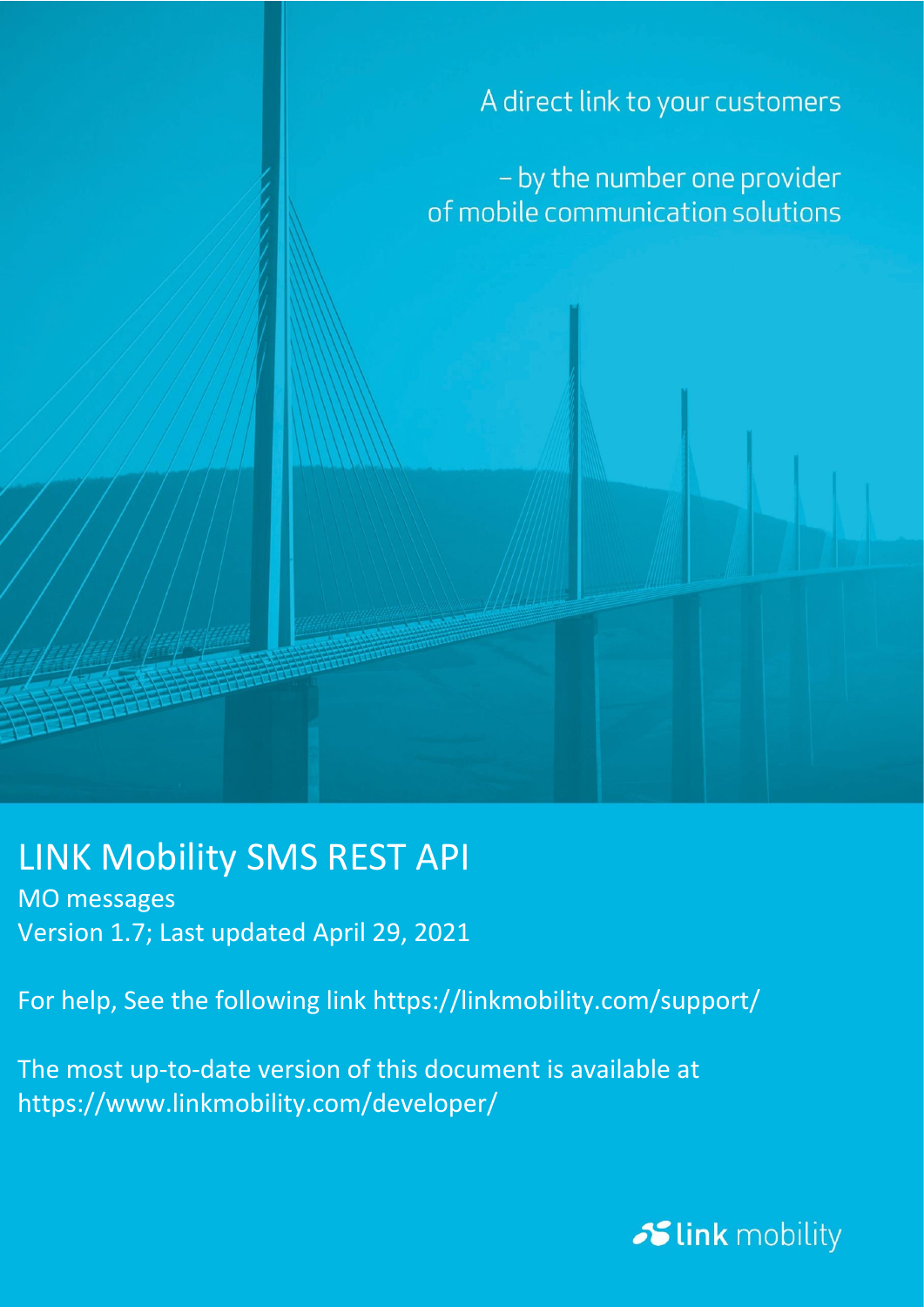#### Contents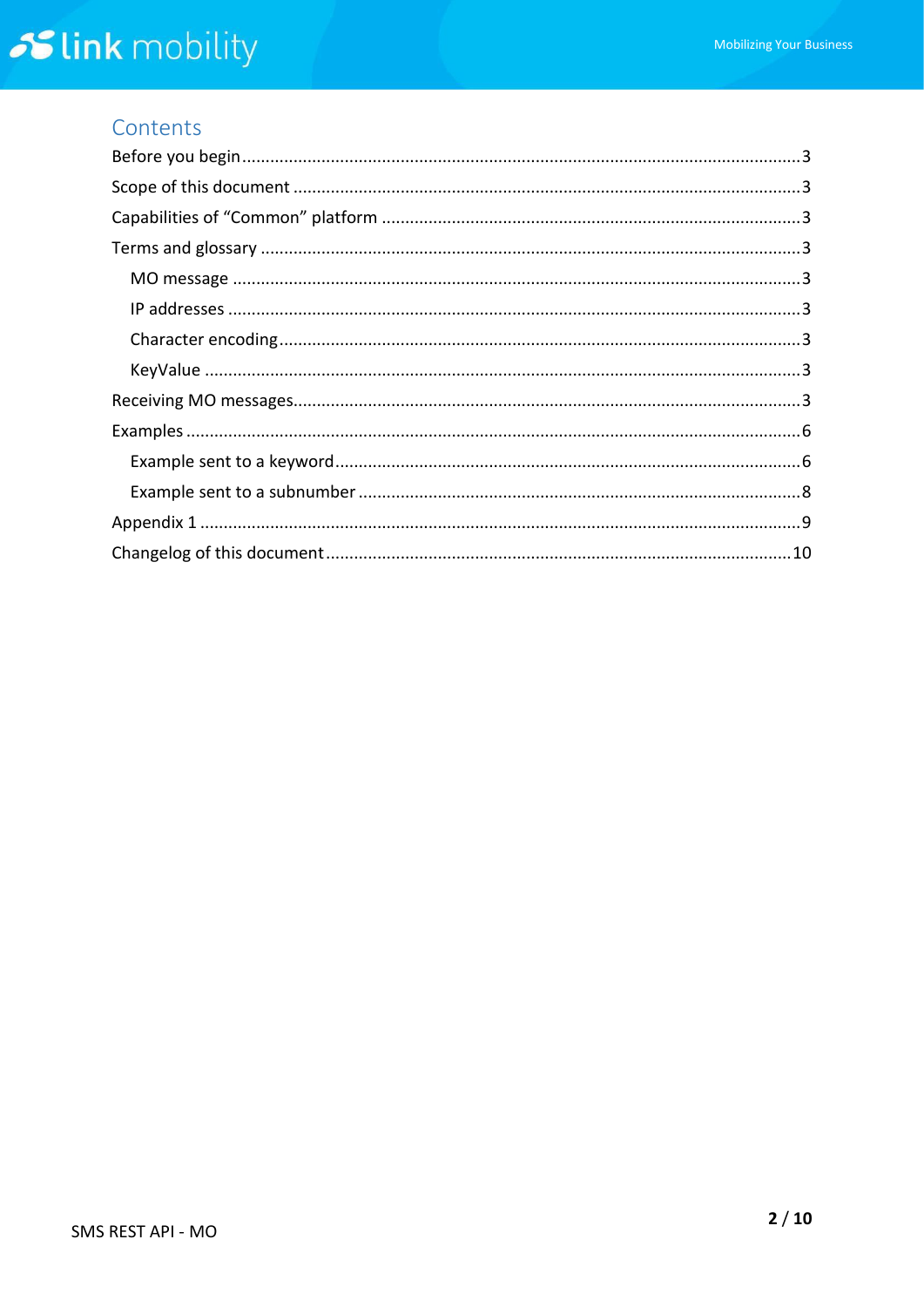#### <span id="page-2-0"></span>Before you begin

Please make sure you have provided to Link Mobility Support an URL where Common shall deliver your messages.

Please make an opening in your firewall if necessary, so that Common can connect to your system. For a list of the addresses Common will connect from, see below.

#### <span id="page-2-1"></span>Scope of this document

This document will describe the Application Programming Interface (API) to receive text messages through the Link Mobility "Common" platform. Sending messages is described in a separate document.

Common is a REST API. A familiarity with REST APIs is assumed. Messages will be delivered in JSON format. A basic familiarity with JSON is assumed.

#### <span id="page-2-2"></span>Capabilities of "Common" platform

Common is a high-capacity, high-availability SMS gateway designed to let you send and receive SMS Text messages. Messages can contain any character in the UTF-8 2-byte character set.

#### <span id="page-2-3"></span>Terms and glossary

#### <span id="page-2-4"></span>MO message

Mobile Originated message. Refers to any text message sent from an end-user's handset to you.

#### <span id="page-2-5"></span>IP addresses

When delivering a message to you, the requests can be coming from several different IP addresses.

Appendix 1 contains the hostnames and IP addresses that are currently active. Please configure your firewalls so that these hosts/networks can connect to your systems to deliver messages.

#### <span id="page-2-6"></span>Character encoding

All communication to and from Common will be in UTF-8 encoding.

#### <span id="page-2-7"></span>KeyValue

Contains parameters and values in a JSON object.

#### Example

```
{ "key1":"value1", "key2": "value2" }
```
#### Receiving MO messages

When Common forwards an MO message to you, it will be POST:ed to your service, in either XML or JSON formats. The format is described in the following table: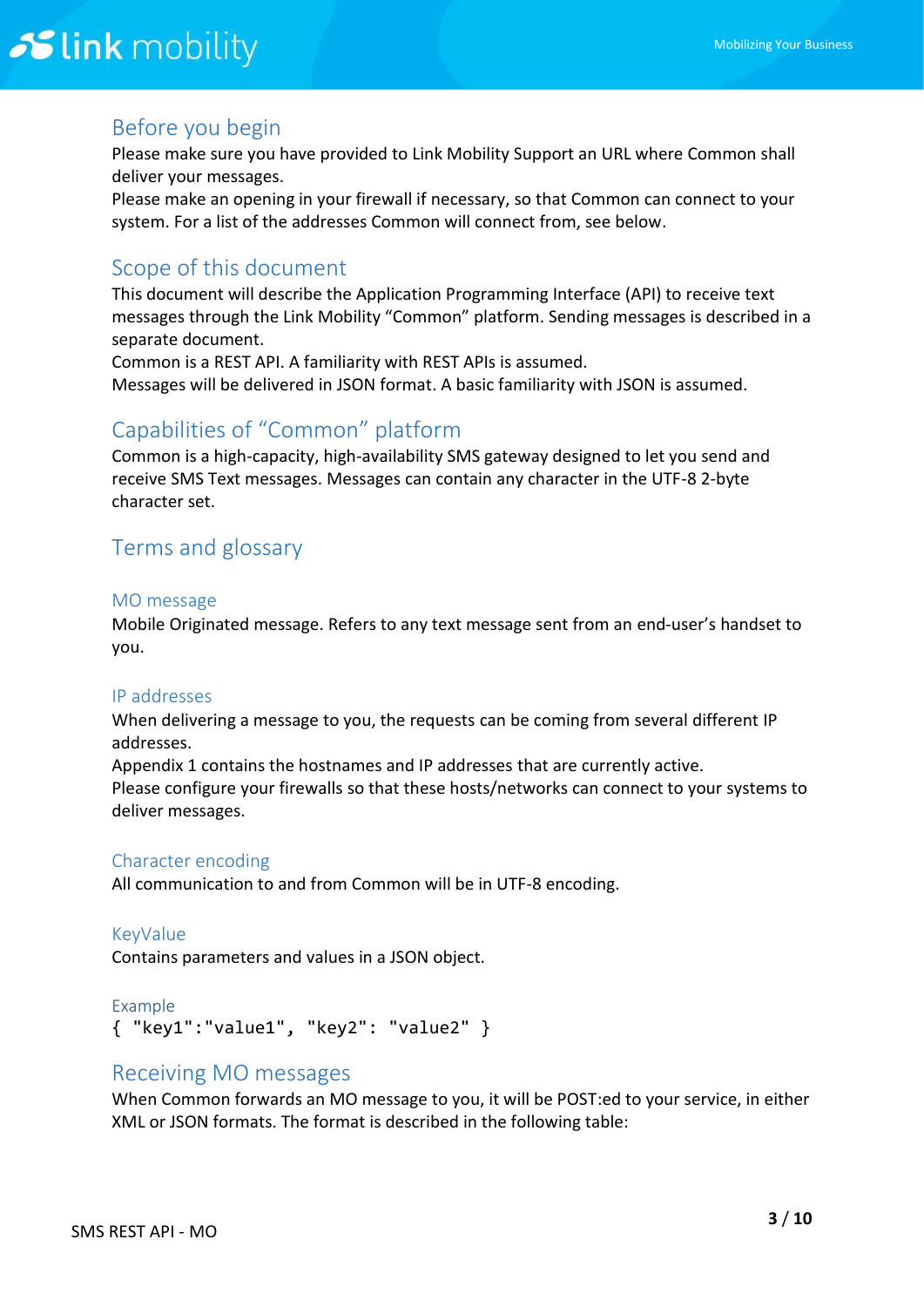| <b>Parameter</b>        | Data type     | <b>Description</b>                                                                                                                                                                                                                                                                                                                                |  |
|-------------------------|---------------|---------------------------------------------------------------------------------------------------------------------------------------------------------------------------------------------------------------------------------------------------------------------------------------------------------------------------------------------------|--|
| destination             | <b>String</b> | The shortnumber the message was sent<br>to. Prefixed by a two-letter country code.                                                                                                                                                                                                                                                                |  |
| subNumber               | Integer       | If subnumbers are used, the subnumber<br>will be here.                                                                                                                                                                                                                                                                                            |  |
| source                  | <b>String</b> | The phone number of the sender, in<br>MSISDN format (international format)                                                                                                                                                                                                                                                                        |  |
| content                 | Content       | Contains information about the content<br>(text) of the message. See content table<br>below.                                                                                                                                                                                                                                                      |  |
| operator                | <b>String</b> | The telecom operator Common received<br>the message from.                                                                                                                                                                                                                                                                                         |  |
| timestamp               | DateTime      | The timestamp when Common received<br>the message from the operator.<br>Formatted as RFC3339.                                                                                                                                                                                                                                                     |  |
| messageId               | <b>String</b> | Common's internal message ID for this<br>message.                                                                                                                                                                                                                                                                                                 |  |
| operatorTimestamp       | DateTime      | The operator-supplied timestamp for the<br>message.                                                                                                                                                                                                                                                                                               |  |
| operatorMessageId       | <b>String</b> | The operator-supplied message ID for the<br>message.                                                                                                                                                                                                                                                                                              |  |
| route                   | Route         | Information on the keyword the message<br>has been matched to, and where the<br>message was routed afterwards. Most<br>fields in this structure are included for<br>debugging purposes, with the exception<br>of "keyword", which contains the<br>keyword matched. The content of route<br>will differ depending on the type of<br>matching used. |  |
| gateCustomParameters    | KeyValue      | If there are custom parameters required<br>for delivery, they will be here. Usually<br>blank.                                                                                                                                                                                                                                                     |  |
| <b>customParameters</b> | KeyValue      | Information from the SMSC which might<br>be mirrored information from other<br>fields, for debugging.                                                                                                                                                                                                                                             |  |

| content parameter | Data type     | <b>Description</b>                                      |
|-------------------|---------------|---------------------------------------------------------|
| type              | <b>String</b> | The type of message. Will usually be<br>"SMS".          |
| userData          | <b>String</b> | The content of the message sent by the<br>end-user.     |
| encoding          | <b>String</b> | The encoding of the message. Will usually<br>be "TEXT". |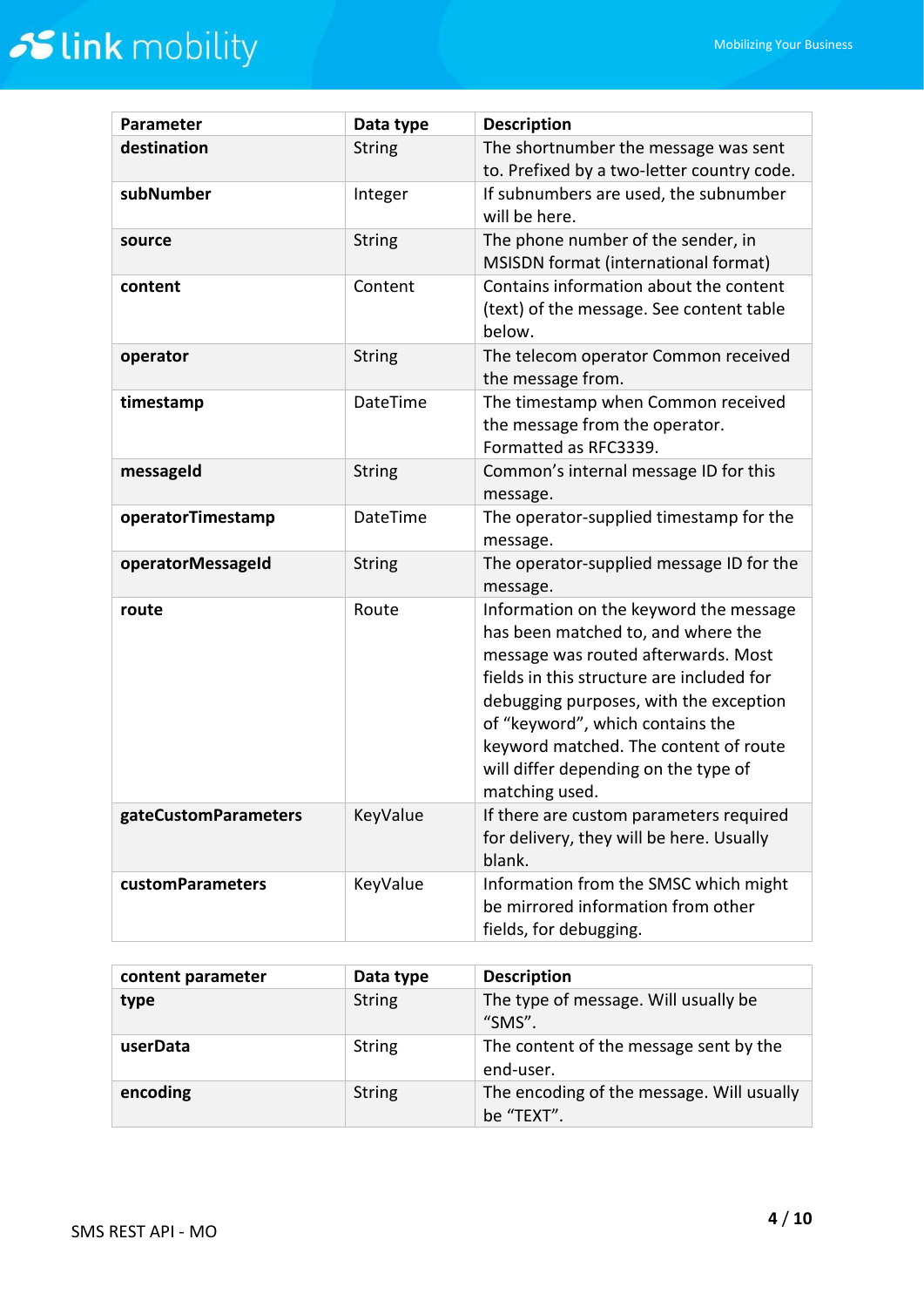| route parameter         | Data type           | <b>Description</b>                                                  |  |  |
|-------------------------|---------------------|---------------------------------------------------------------------|--|--|
| type                    | <b>String</b>       | Contains information on how the                                     |  |  |
|                         |                     | message was routed to you. Contains                                 |  |  |
|                         |                     | KEYWORD ROUTE if the message                                        |  |  |
|                         |                     | matched a keyword, or                                               |  |  |
|                         |                     | SUBNUMBER ROUTE if the message                                      |  |  |
|                         |                     | matched a subnumber.                                                |  |  |
| id                      | <b>String</b>       | The ID of either the subnumber or the                               |  |  |
|                         |                     | keyword matched.                                                    |  |  |
| refid                   | <b>String</b>       | A reference ID for this keyword or                                  |  |  |
|                         |                     | subnumber route. This string can be set                             |  |  |
|                         |                     | by Support if you want to use it for                                |  |  |
|                         |                     | routing internally.                                                 |  |  |
| gatelds                 | <list>String</list> | A list of the gate(s) this keyword or<br>subnumber forwards to.     |  |  |
| platformId              | <b>String</b>       | The platformid of the platform which                                |  |  |
|                         |                     | received this message. Will usually be                              |  |  |
|                         |                     | "SMSC".                                                             |  |  |
| platformPartnerId       | <b>String</b>       | Your partnerId                                                      |  |  |
| platformServiceType     | <b>String</b>       | Can be set to any string by Support. Used                           |  |  |
|                         |                     | to differentiate different types of services                        |  |  |
|                         |                     | on your end, if needed.                                             |  |  |
| platformServiceId       | <b>String</b>       | Can be set to any string by Support. Used                           |  |  |
|                         |                     | to differentiate different services on your                         |  |  |
|                         |                     | end, if needed.                                                     |  |  |
| <b>customParameters</b> | KeyValue            | Any custom parameters needed for this                               |  |  |
|                         |                     | message. Usually blank.                                             |  |  |
| number                  | <b>String</b>       | The shortnumber this routing rule applies                           |  |  |
|                         |                     | to.                                                                 |  |  |
| startRange              | <b>String</b>       | Only if subnumbers are used. Contains                               |  |  |
|                         |                     | the start of the range of subnumbers                                |  |  |
|                         |                     | matched.                                                            |  |  |
| stopRange               | <b>String</b>       | Only if subnumbers are used. Contains                               |  |  |
|                         |                     | the end of subnumbers matched.                                      |  |  |
| keyword                 | <b>String</b>       | Only if keyword is used. Contains the                               |  |  |
| keywordType             | <b>String</b>       | keyword that was matched.<br>Contains the type of matching used for |  |  |
|                         |                     | this keyword. Support will advise you on                            |  |  |
|                         |                     | the different types of keyword types                                |  |  |
|                         |                     | when setting up the keyword, if needed.                             |  |  |
| active                  | Boolean             | Whether the keyword is active. Will                                 |  |  |
|                         |                     | always be true.                                                     |  |  |
| start                   | DateTime            | The start date of the keyword. Will always                          |  |  |
|                         |                     | be in the past.                                                     |  |  |
| end                     | <b>DateTime</b>     | The expiry date of the keyword. Will                                |  |  |
|                         |                     | always be in the future.                                            |  |  |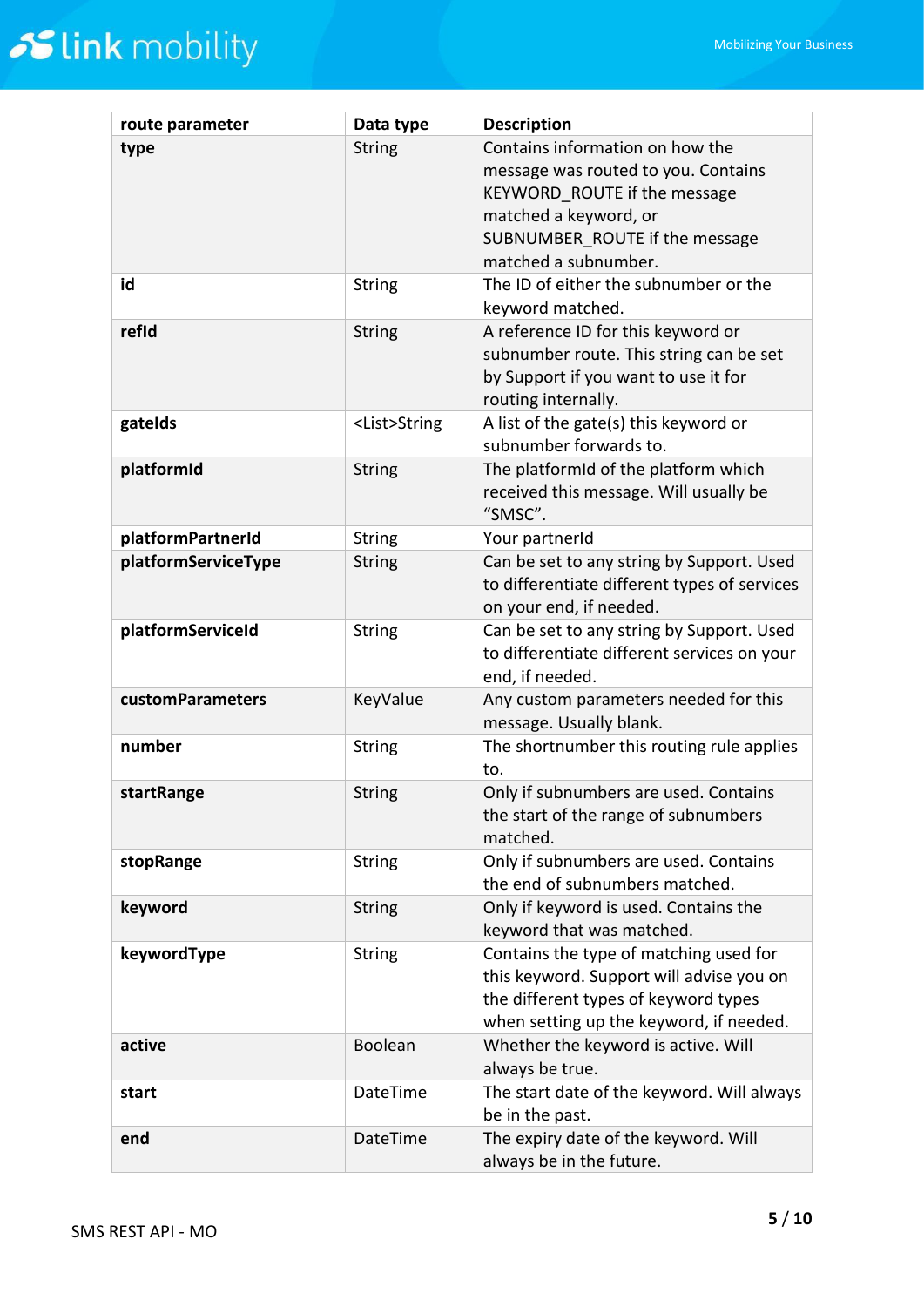| route parameter | Data type     | <b>Description</b>                                                                                                            |
|-----------------|---------------|-------------------------------------------------------------------------------------------------------------------------------|
| shared          | Boolean       | Whether this keyword will forward to<br>multiple services. With the exception of<br>STOP services, this will always be false. |
| description     | <b>String</b> | Human-readable description of the<br>service.                                                                                 |

#### <span id="page-5-0"></span>Examples

For most purposes, you are mainly interested in the "source", "route":"keyword", and "content":"userData" fields. Other fields are included for advanced or debugging purposes.

In these examples, some ID numbers have been replaced with 0.

#### <span id="page-5-1"></span>Example sent to a keyword

This example is an example of a user with phone number +4741560067 sending a message to shortnumber 2333 with the text "Bclt hello".

```
{
   "destination": "NO-2333",
   "subNumber": null,
   "source": "+4741560067",
   "content": {
     "type": "SMS",
     "userData": "Bclt hello",
     "encoding": "TEXT"
   },
   "operator": "no.telenor",
   "timestamp": "2015-11-17T14:28:40Z",
   "messageId": "0",
   "operatorTimestamp": "2015-11-17T14:28:40Z",
   "operatorMessageId": "0",
   "route": {
     "type": "KEYWORD_ROUTE",
     "id": "0",
     "refId": "Internal Keyword Reference",
     "gateIds": [
       "0"
     ],
     "platformId": "0",
     "platformPartnerId": "0",
     "platformServiceType": "serviceType",
     "platformServiceId": "Internal Service ID",
     "customParameters": {},
     "number": "NO-2333",
     "keyword": "BCLT",
     "keywordType": "FIRST_WORD",
     "active": true,
```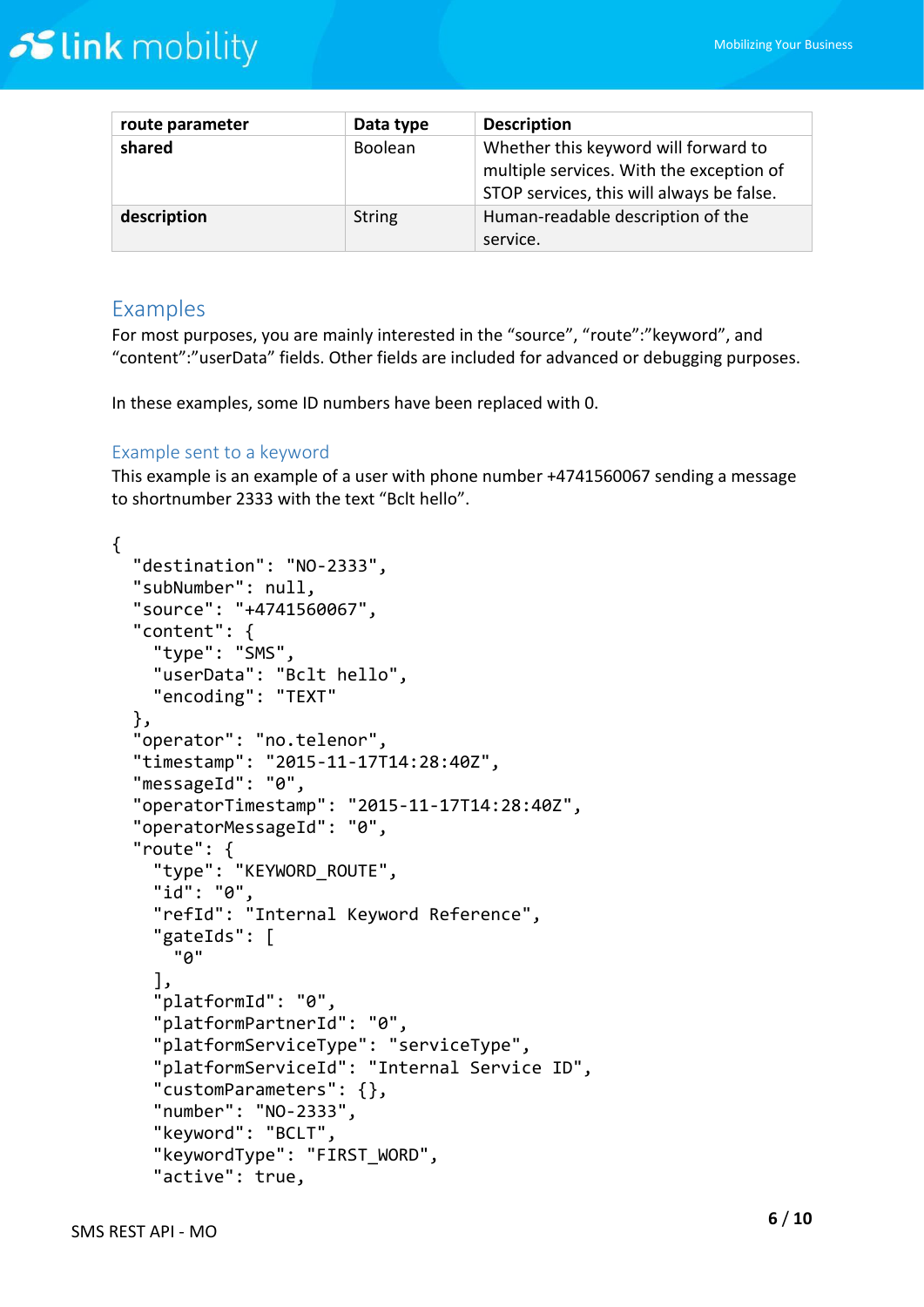```
 "start": "2015-11-17T00:00:00Z",
     "end": "2016-11-17T00:00:00Z",
     "shared": false,
     "description": "BCLT service"
   },
   "gateCustomParameters": {},
   "customParameters": {
     "platformPartnerId": "0",
     "suggestedOperator": "no.telenor",
     "moReferenceId": "0",
     "queued": "2015-11-17 15:28:40",
     "serviceCentreTimeStamp": "20151117152840",
     "platformId": "0"
  }
}
```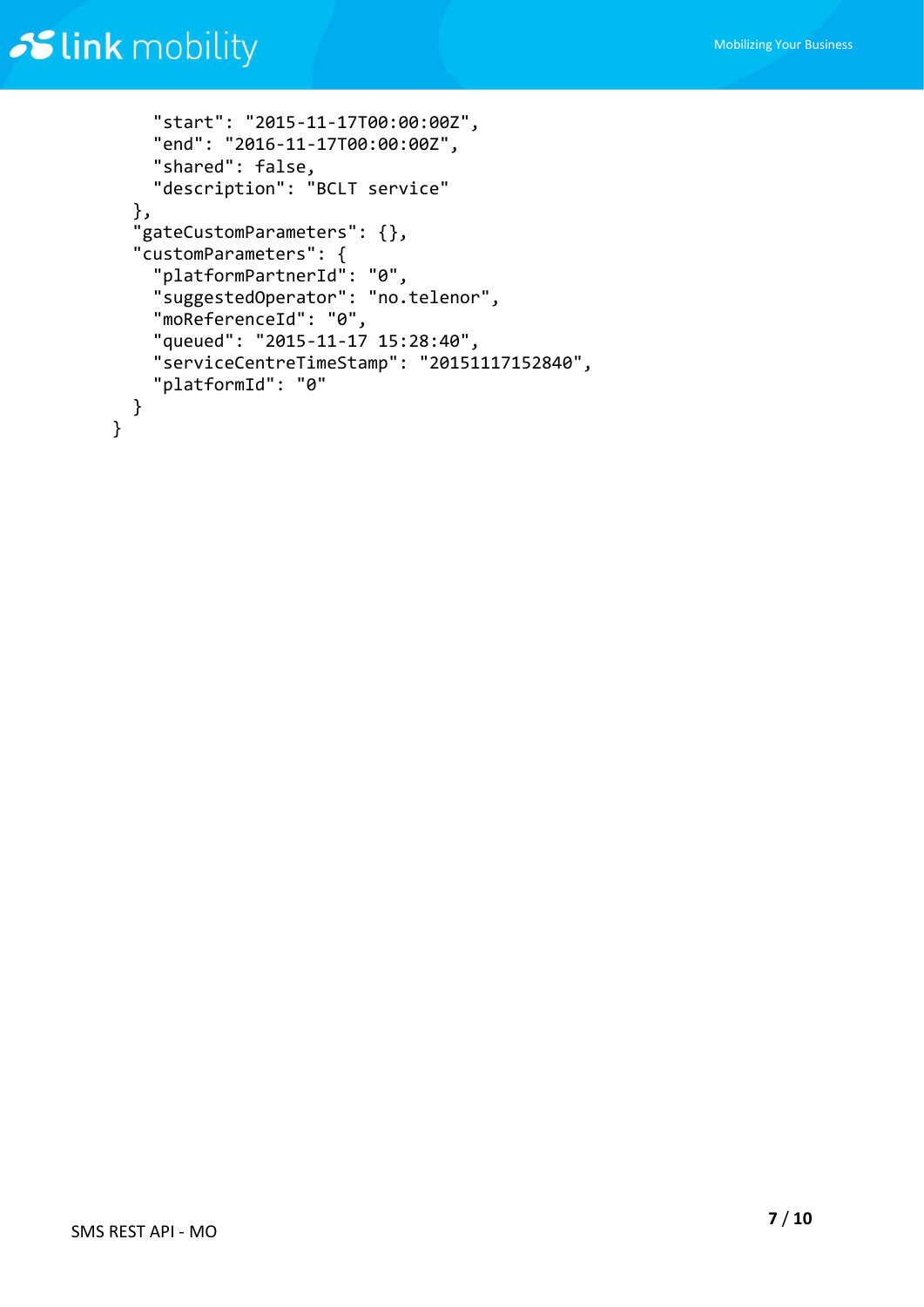#### <span id="page-7-0"></span>Example sent to a subnumber

This example shows how the request will look when the message is sent to a subnumber rather than a keyword. This example is sent from +4741560067 to shortcode 2333, subnumber 9999999989. The text of the message is "Hello, Dolly!"

```
{
   "destination": "NO-2414",
   "subNumber": 9999999989,
   "source": "+4741560067",
   "content": {
     "type": "SMS",
     "userData": "Hello, Dolly!",
     "encoding": "TEXT"
   },
   "operator": "no.telenor",
   "timestamp": "2015-11-18T11:41:23Z",
   "messageId": "0",
   "operatorTimestamp": "2015-11-18T11:41:23Z",
   "operatorMessageId": "0",
   "route": {
     "type": "SUBNUMBER_ROUTE",
     "id": "0",
     "refId": "SubnumberRange Definition",
     "gateIds": [
       "0"
     ],
     "platformId": "0",
     "platformPartnerId": "0",
     "platformServiceType": "Subnumber messages",
     "platformServiceId": "0",
     "customParameters": {},
     "number": "NO-2333",
     "startRange": "9999999980",
     "stopRange": "9999999989"
   },
   "gateCustomParameters": {},
   "customParameters": {
     "platformPartnerId": "0",
     "suggestedOperator": "no.telenor",
     "moReferenceId": "0",
     "queued": "2015-11-18 12:41:23",
     "serviceCentreTimeStamp": "20151118124123",
     "platformId": "0"
   }
}
```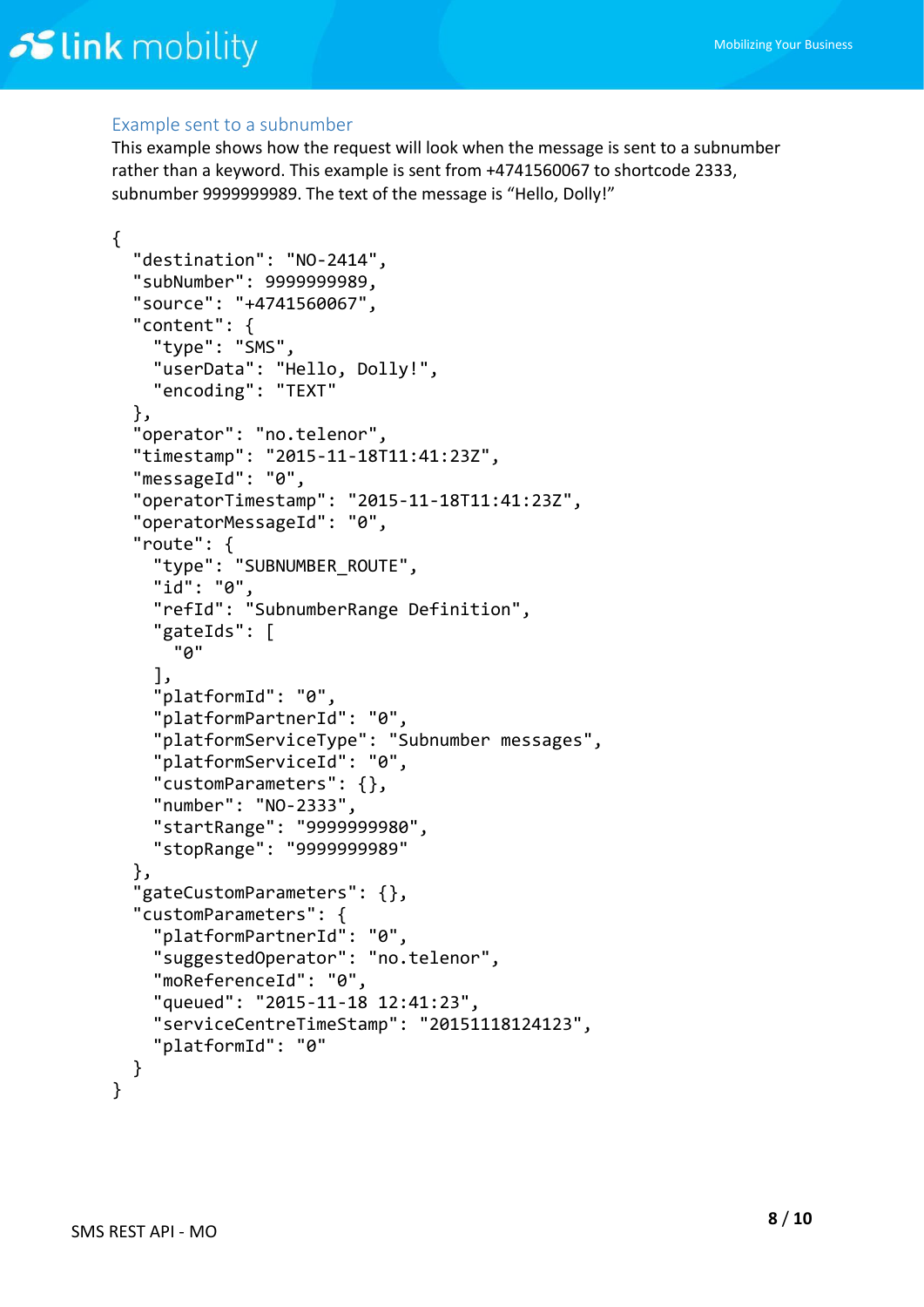### <span id="page-8-0"></span>Appendix 1

The following hosts are currently used for outgoing messaging.

| Hostname(s)             | IP address(es) |
|-------------------------|----------------|
| socks1.sp247.net        | 195.84.162.34  |
| socks2.sp247.net        | 194.71.165.71  |
| socks3.sp247.net        | 195.84.162.16  |
| socks4.sp247.net        | 194.71.165.98  |
| socks5.sp247.net        | 195.84.162.3   |
| socks6.sp247.net        | 194.71.165.122 |
| s1.n-eu.linkmobility.io | 213.242.87.36  |
| s2.n-eu.linkmobility.io | 213.242.87.37  |
| s3.n-eu.linkmobility.io | 213.242.87.38  |
| s4.n-eu.linkmobility.io | 213.242.87.39  |
| s5.n-eu.linkmobility.io | 213.242.87.40  |
| s6.n-eu.linkmobility.io | 213.242.87.41  |
| s1.c-eu.linkmobility.io | 62.67.62.101   |
| s2.c-eu.linkmobility.io | 62.67.62.102   |
| s3.c-eu.linkmobility.io | 62.67.62.103   |
| s4.c-eu.linkmobility.io | 62.67.62.104   |
| s5.c-eu.linkmobility.io | 62.67.62.105   |
| s6.c-eu.linkmobility.io | 62.67.62.106   |
| s1.s-eu.linkmobility.io | 217.163.95.196 |
| s2.s-eu.linkmobility.io | 217.163.95.197 |
| s3.s-eu.linkmobility.io | 217.163.95.198 |
| s4.s-eu.linkmobility.io | 217.163.95.199 |
| s5.s-eu.linkmobility.io | 217.163.95.200 |
| s6.s-eu.linkmobility.io | 217.163.95.201 |
| s1.no.linkmobility.io   | 213.242.87.68  |
| s2.no.linkmobility.io   | 213.242.87.69  |
| s3.no.linkmobility.io   | 213.242.87.70  |
| s4.no.linkmobility.io   | 213.242.87.71  |
| s5.no.linkmobility.io   | 213.242.87.72  |
| s6.no.linkmobility.io   | 213.242.87.73  |
| s1.deb.linkmobility.io  | 62.67.62.68    |
| s2.deb.linkmobility.io  | 62.67.62.69    |
| s3.deb.linkmobility.io  | 62.67.62.70    |
| s4.deb.linkmobility.io  | 62.67.62.71    |
| s5.deb.linkmobility.io  | 62.67.62.72    |
| s6.deb.linkmobility.io  | 62.67.62.73    |